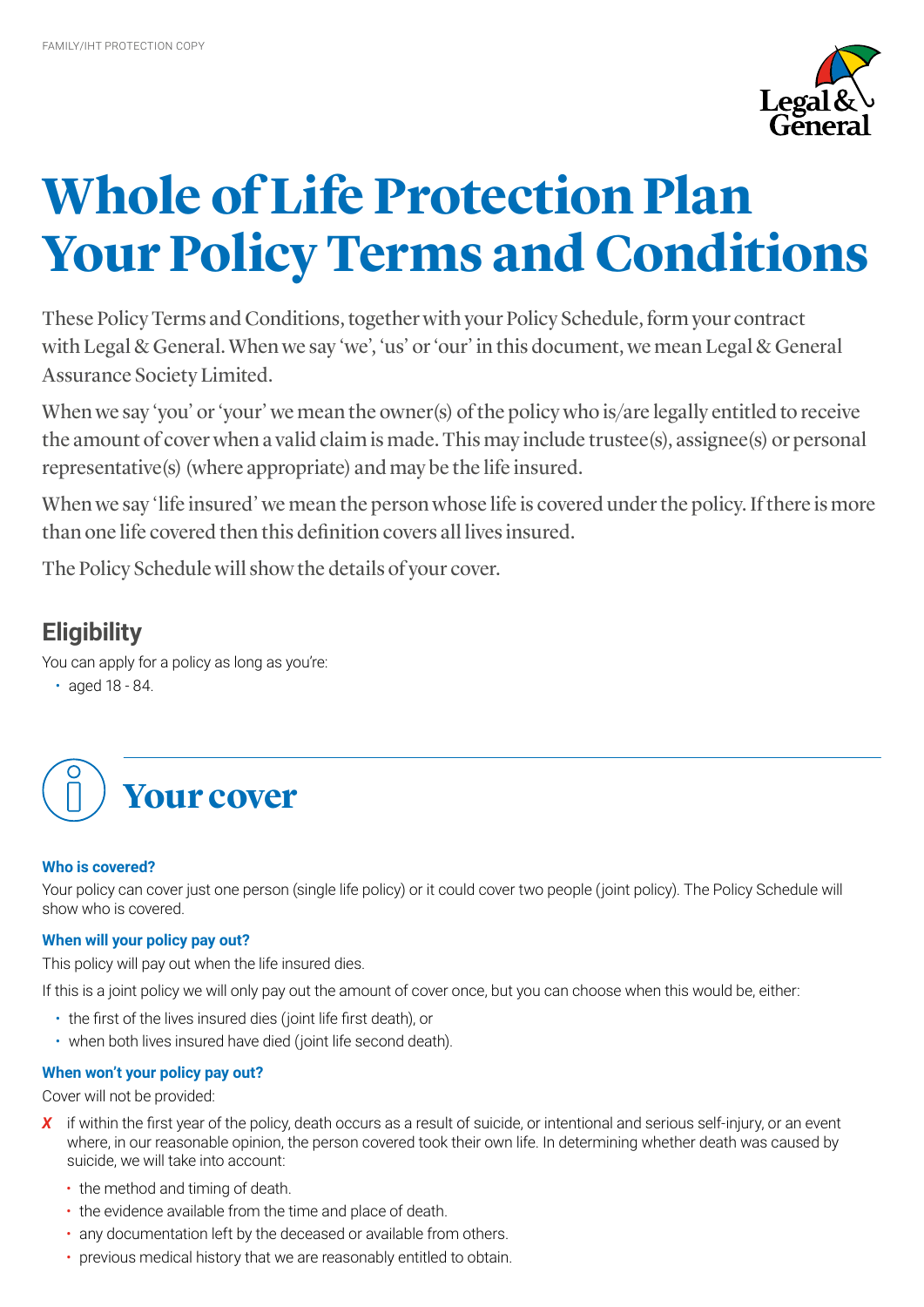### **When won't your policy pay out?** (continued)

- **X** if the definitions given within the Policy Terms and Conditions are not met or if the premiums under your policy aren't up to date.
- *X* the policy is offered or issued subject to the cancellation of a specified policy, and you did not cancel it.
- *X* for any exclusions, as specified in your Policy Schedule.
- *X* the policy is cancelled, or you stop paying premiums.

### **Cover type**

### **Level cover:**

The amount of cover will stay the same unless you change your policy.

### **Increasing cover:**

The amount of cover will increase each year in line with the changes in the Retail Prices Index (RPI) over a 12-month period. If we cannot use the RPI, we will use an index comparable to the RPI instead. If the change in the RPI is less than or equal to 1% we will not increase the amount of cover. If the change in the RPI is more than 10% we will only increase the amount of cover by 10% per year.

We will contact you at least three months before the policy anniversary to let you know whether the amount of cover will increase. If you're happy to accept an increase you don't need to take any action. To decline an increase, you must let us know by the date requested. If you decline the increase the amount of cover and premium will stay the same in the future.

i) Your policy schedule will show which type of cover you have.

### **Premiums**

Your premiums are due from your policy start date and can be paid monthly or yearly. If you pay your premiums yearly and a valid claim for death of the life insured is received, we will pay a pro-rata refund of the premium for the remaining months of that year.

We reserve the right to cancel your policy if any premiums are not paid within 30 days of their due date. We'll write to notify you if your premium has not been received by us. If we cancel this policy, we will not refund any premiums already paid and your cover will end.

### **Guaranteed premiums:**

The premiums are fixed and will not increase unless you make changes to your policy.

### **Increasing cover:**

Your premiums will increase each year in line with the change in inflation, using the Retail Prices Index (RPI) multiplied by 2, subject to a maximum increase of 20%.

i) Your Policy Schedule will show you the type of premium you pay and the type of cover you have. If you have increasing cover the "Increasing cover" section above will apply.



### **Waiver of premium**

Waiver of premium can be chosen at the start of the policy for an additional cost. This benefit means that if a person covered by the policy meets our definition of incapacity for 26 consecutive weeks, you won't have to pay premiums. This will continue until the earlier of:

- the end of the period of incapacity, or
- the life insured's 60th birthday; or
- the policy ends.

We won't waive your premiums after the life insured's 60th birthday.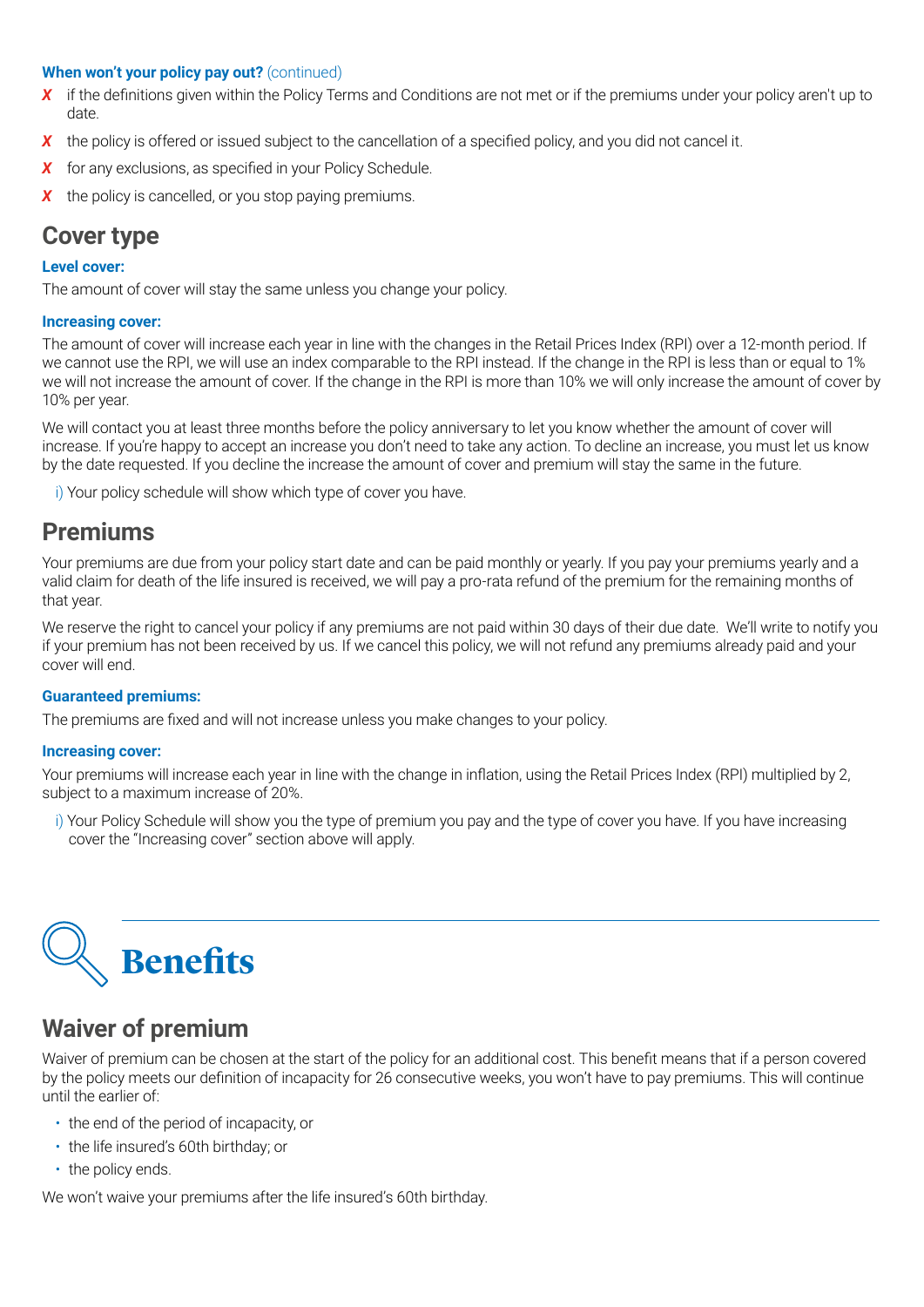

## **Definition of incapacity:**

Depending on the life insured's employment status when a claim is made, incapacity is defined as:

- If the person covered is in paid employment when the claim is made, incapacity means totally incapable of carrying out their normal occupation by reason of an illness or injury which occurred after the policy start date, necessitating medical or surgical treatment and they're not carrying out any other occupation or paid employment; or,
- If the person covered is not in paid employment and they're unable to do three or more of the following Functional Assessment Tests as a direct result of an illness or injury which occurred after the policy start date.

### **Functional Assessment Tests**

| Walking       | The ability to walk a distance of 200 metres on flat ground with or without the aid of a<br>walking stick and without stopping or experiencing discomfort. |
|---------------|------------------------------------------------------------------------------------------------------------------------------------------------------------|
| Bending       | The ability to get into or out of a standard saloon car and the ability to bend or kneel to<br>pick up an object from the floor and straighten up again.   |
| Communicating | The ability to answer a telephone and to take a message.                                                                                                   |
| Reading       | Having the required eye sight (corrected if necessary) to be able to read a daily<br>newspaper.                                                            |
| Writing       | Having the physical ability to write legibly using a pen or pencil without aid.                                                                            |
| Climbing      | Having the ability to climb up a flight of 12 stairs without stopping or suffering severe<br>discomfort.                                                   |

We may need the person covered to have a medical examination by an appropriate medical specialist appointed by us regardless of the incapacity definition applied at claim.

## **Countries where this benefit is provided**

The life insured is covered for Waiver of Premium if they:

- a) reside or travel within the UK,
- b) reside or travel within the European Union, or
- c) travel outside of the UK or European Union for no more than three consecutive months in any 12 months.

If the life insured travels outside of the UK or European Union for more than three consecutive months in any 12 months we will act reasonably when assessing whether the life insured meets the definition of incapacity.

Claims must be notified to us within 16 weeks of incapacity, otherwise we will consider the start of their incapacity to be 16 weeks before the date we are told.

### **Exclusions**

We won't pay premiums if the event of incapacity arises from or is aggravated by:

- intentional self-inflicted injury or attempted suicide,
- alcohol abuse or the taking of drugs other than under the direction of a registered medical practitioner,
- either directly or indirectly from any war, whether declared or not, or
- any exclusions as specified in the section headed 'When won't your policy pay out?' (page 1).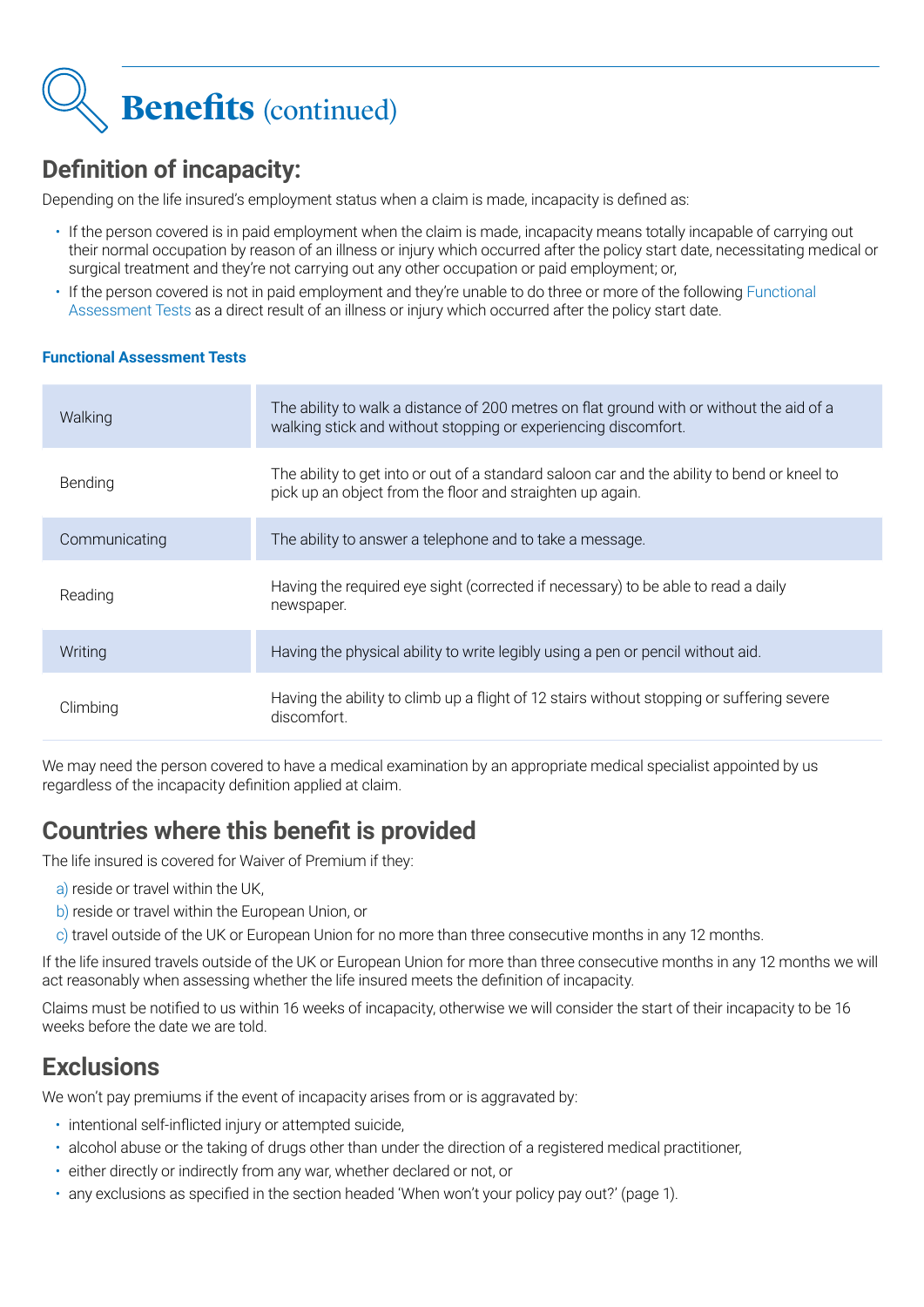## ? **Making changes to your policy**

There are different ways to change your cover if you find your needs have changed over time. When you ask to make a change we may need the person covered by the policy to answer some questions about their current circumstances. Depending on the answers we may not be able to make the change you request.

If we need to issue you a new policy so we can make the change, it may have different terms & conditions. The premium will be based on the rates available when the new policy is issued. We'll let you know if this is the case before we make any changes.

## **Changing your policy**

If this option is shown in your Policy Schedule, you'll be able to increase the amount of cover within six months of one of the following events happening to a person covered by the policy:

**For family protection:** You can increase the amount of cover before the life insured's 55th birthday without providing any more medical information in the event of:

- a) the life insured entering into marriage or a registered civil partnership, or
- b) the life insured gets divorced or dissolves the registered civil partnership, or
- c) the birth of the life insured's child, or
- d) the life insured legally adopting a child, or
- e) an increase to the life insured's mortgage by reason of a house move or undertaking major home improvements
- f) the life insured gets a salary increase as a result of a new job or promotion.

You can only use this option once in respect of marriage/divorce, entry into/dissolution of a registered civil partnership for all other events there is no maximum limit as long as you do not exceed the maximum amount of cover for all increases.

The maximum total of all increases permitted is £200,000.

**For Inheritance Tax (IHT):** You can increase the amount of cover before the life insured's 70th birthday without providing any more medical information in the event of:

- a) an increase in IHT liability due to an inheritance, or
- b) an increase in the IHT rate, or
- c) a reduction in the IHT bands, exemptions or reliefs.

Option a) must be used within six months of the event and b) and c) must be used within 3 months of the event. If we request relevant documents in relation to the events, you must provide them to us. There is no maximum limit on the amount of times you can use this option as long as you do not exceed the maximum amount of cover for all increases.

### **The amount of cover can increase by:**

If this is used for family protection, the lower of:

- £150,000.
- 50% of the original amount of cover, or
- the amount of the increase in the mortgage.

If this is used for IHT purposes, the lower of:

- £150,000
- 50% of the original sum assured
- the amount of increase in IHT liability

To be able to use this option you must have taken out the policy before the life insured's 53rd birthday.

If you use this option an additional policy will be issued in respect of the increase, which will:

- not include a 'changing your policy' option,
- only have increasing cover if this was selected when the policy was taken out and the option to increase has been accepted by you at all policy anniversary dates, and
- be subject to the premiums, terms and conditions for such policies at the time the additional policy is issued.

If we're not able to offer your chosen policy, we'll offer you a reasonable alternative. We may need to see evidence of the event before we can increase the amount of cover. If a claim is made for Waiver of Premium, you won't be able to use this option until the end of their incapacity. i) For joint policies, the maximum age limits apply to the oldest person covered.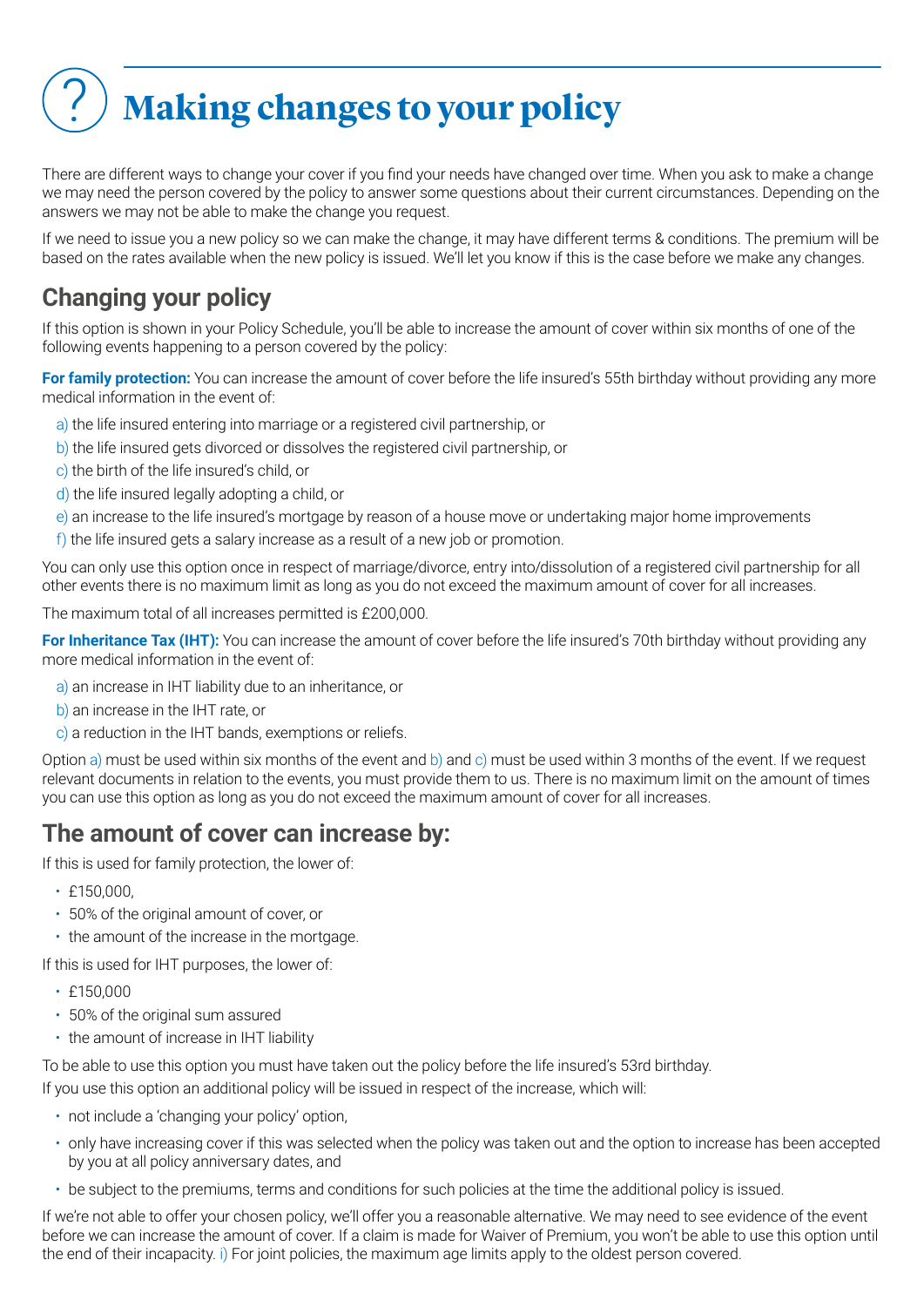## **Making changes to your policy (continued)**

## **Other changes**

You can request any of the following changes:

- Decrease the amount of cover.
- Change the frequency of your premiums between yearly and monthly.

We'll let you know at the time whether your request is possible.

## **+ Additional information**

### **How we use your personal information**

During the application process we will ask you for the life insured's date of birth, details of any medical history and recent lifestyle and smoking habits to determine the premium and cash sum and offer you a policy. You are required to answer questions honestly and accurately.

- If the life insured (or an agent acting on their behalf) deliberately or recklessly provide an inaccurate answer, we are entitled to cancel the policy and refuse to pay the amount of cover. In these circumstances we may not refund any premiums you have already paid.
- If the life insured (or an agent acting on their behalf) provide inaccurate information through carelessness, we are entitled to amend the policy to reflect the terms that would have been offered had the accurate information been known at the time of application.

### **Changes to the Policy Terms and Conditions**

We may make fair and reasonable changes to these Policy Terms and Conditions. We will only do so:

- to make our terms clearer or more favourable to you
- if there are any relevant changes in legislation, regulation or taxation

### **How we will communicate with you**

All communication in relation to the policy will be in English

#### **Tax**

The cash sum paid on your death will normally form part of your estate, so may be subject to inheritance tax. Tax information is based on our interpretation of current law and HM Revenue & Customs practice. How taxation will affect you will depend on your individual circumstances. Tax legislation may change in the future. There may be other taxes or costs that exist that are not paid or imposed by us.

### **Solvency and Financial Conditions Report (SFCR)**

We are required to publish an annual Solvency and Financial Condition Report (SFCR) describing our Business and its Performance, our System of Governance, Risk Profiles, Valuation for Solvency Purposes and Capital Management. Our latest SFCR is available at:

[www.legalandgeneralgroup.com/investors/library](http://www.legalandgeneralgroup.com/investors/library).

### **Can I cancel my policy?**

You can cancel this policy at any time by contacting us.

Once this policy starts we will send you a notice of your right to cancel. If you cancel this policy within 30 days of receiving the notice, we will refund any premiums paid. If you cancel this policy after 30 days of receiving the notice, we will not refund any premiums paid. We may need further information to cancel your policy if it has been placed in Trust. If you cancel this policy, the policy will end. No further premiums will be due, and the cash sum will not be payable.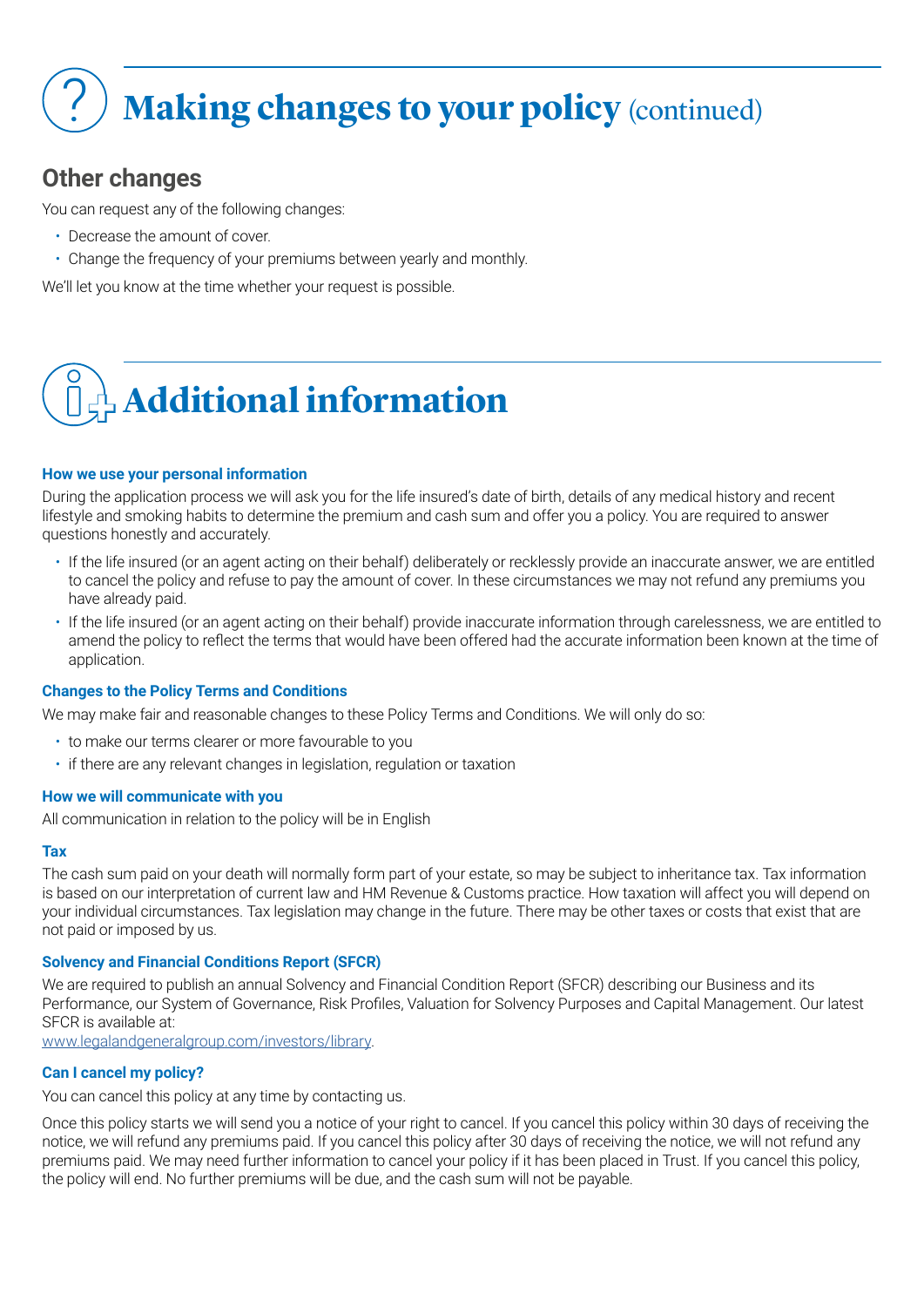## **+ Additional information** (continued)

### **How do I make a complaint?**

We take complaints seriously, if you're unhappy about any aspect of the service you've received from us, or you'd like a copy of our complaints procedure, please refer to our contact details below.

If you're not happy with our response, you may be able to take your complaint to The Financial Ombudsman Service. The Financial Ombudsman Service, Exchange Tower, London, E14 9SR Telephone: 0800 023 4567 or 0300 123 9123.

Email: complaint.info@financial-ombudsman.org.uk

Website: www.financial-ombudsman.org.uk

Making a complaint will not affect your legal rights.

### **How do I make a claim?**

The amount of cover will be paid to the legal owner of the policy. This means we will pay the claim to the personal representative of the life insured's estate (usually the executor named in their will or next of kin) for a single life or joint life second death policy, or the surviving life insured of a joint life first death policy.

If the policy is owned by a business then we will pay the claim to the business.

If the policy has been placed in trust, we will pay the claim to the trustees, and if the policy has been assigned, we will pay the claim to the assignees.

### **Financial Services Compensation Scheme**

We are covered by the Financial Services Compensation Scheme (FSCS). The FSCS is designed to pay a compensation if a firm is unable to pay claims because it has stopped trading or been declared in default. You may be entitled to compensation from the scheme if we cannot meet our obligations. Whether or not you are able to claim and how much you may be entitled to will depend on the specific circumstances at the time of your claim.

For further information about the scheme please contact the FSCS at: www.fscs.org.uk or call them on: 0800 678 1100.

#### **Law**

The policy is governed by English Law.

#### **Our Regulator**

We are regulated by the Financial Conduct Authority and the Prudential Regulation Authority. We are registered on the Financial Services Register under number 117659. You can check this at register.fca.org.uk or telephone them on 0800 111 6768.